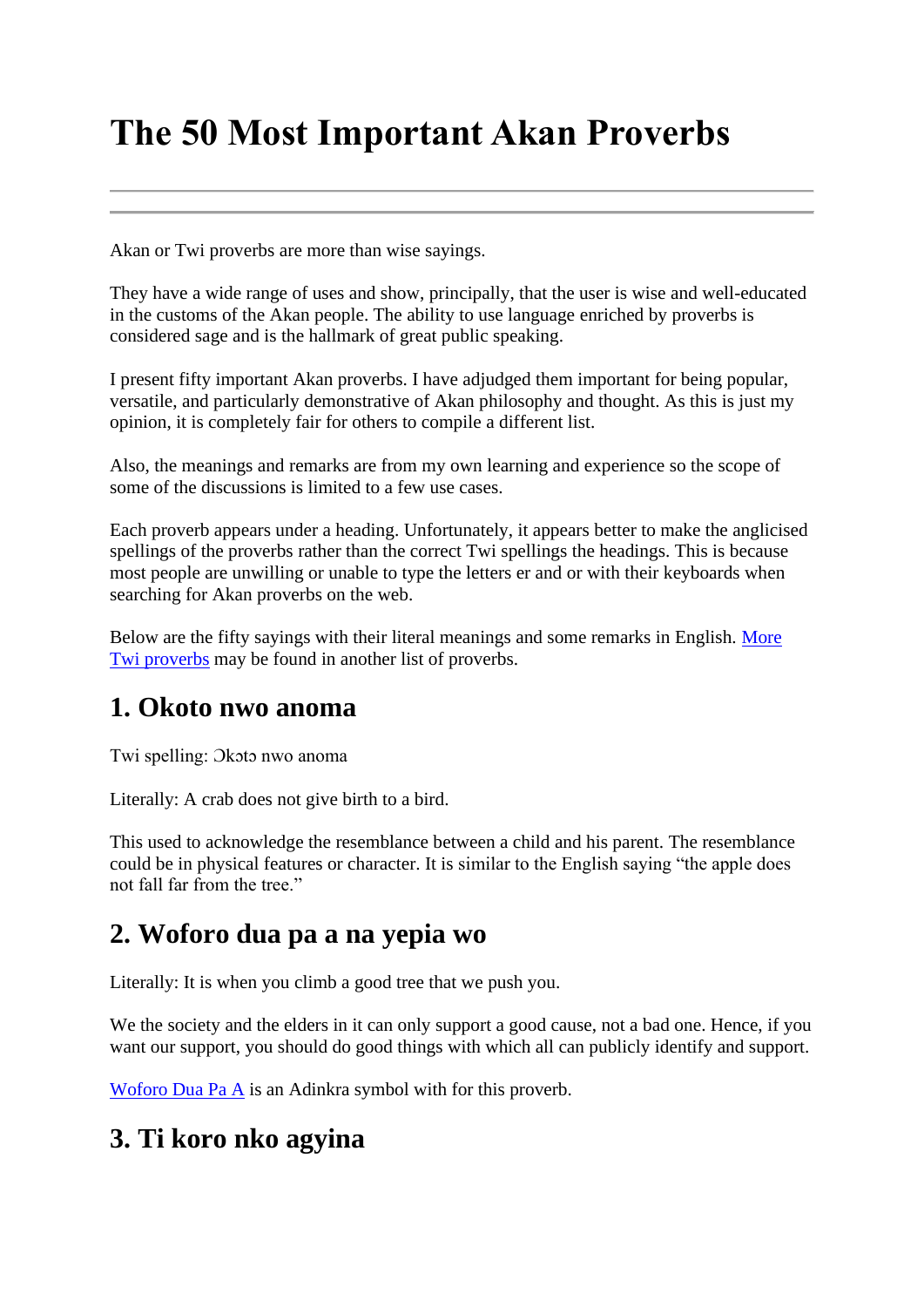Literally: One head (or person) does not hold council.

One person discussing an issue with himself cannot be said to have held a meeting. We need a group of people to hold a meeting. This proverb is similar to the English one that says "two heads are better than one."

The Adinkra symbol [Kuronti ne Akwamu](http://www.adinkrasymbols.org/symbols/kuronti-ne-akwamu) admonishes the involvement of the various arms of the state in decision-making because "Ti koro nko agyina," to wit, "One person does not constitute a council."

### **4. Abofra bo nnwa na ommo akyekyedee**

Literally: A child breaks a snail, not a tortoise.

A child breaks the shell of a snail and not that of a tortoise. The shell of a snail is easier to break than that of a tortoise. Thus, children should do things that pertain to children and not things that pertain to adults.

In Akan culture, it is a taboo for a child to challenge adults in any endeavour. Hence, children should take care when engaging with adults lest their actions be misunderstood.

### **5. Obanyansofoo yebu no be, yennka no asem**

Literally: The wise is spoken to in proverbs, not plain language.

There seems to be great reluctance to being direct in Akan culture, especially in speech. It is not clear why this is so but in many instances where the uninitiated may not see the need, it is the preferred mode of address.

This proverb is also used to indicate that one is expected to learn from his circumstances and the experiences of others.

It is also used to mean that we don't need to belabour a point for the wise to understand. A few words of exhortation should be fine. In that sense, it is similar to the English proverb, "A word to the wise is enough."

### **6. Hu m'ani so ma me nti na atwe mmienu nam**

The anglicised spelling of this proverb is the same as the correct Twi spelling.

Literally: It is because of "blow the dust off my eyes" that two antelopes walk together.

This proverbs is also sometimes rendered "Hwɛ me so mma minni bi nti na atwe mmienu nam," which literally means "It is because of 'watch over me while I eat' that two antelopes walk together."

It is good to do things in a group. It is good to have a partner. The benefit of having a supporter with you is enough to see you through. This idea of collaboration rather than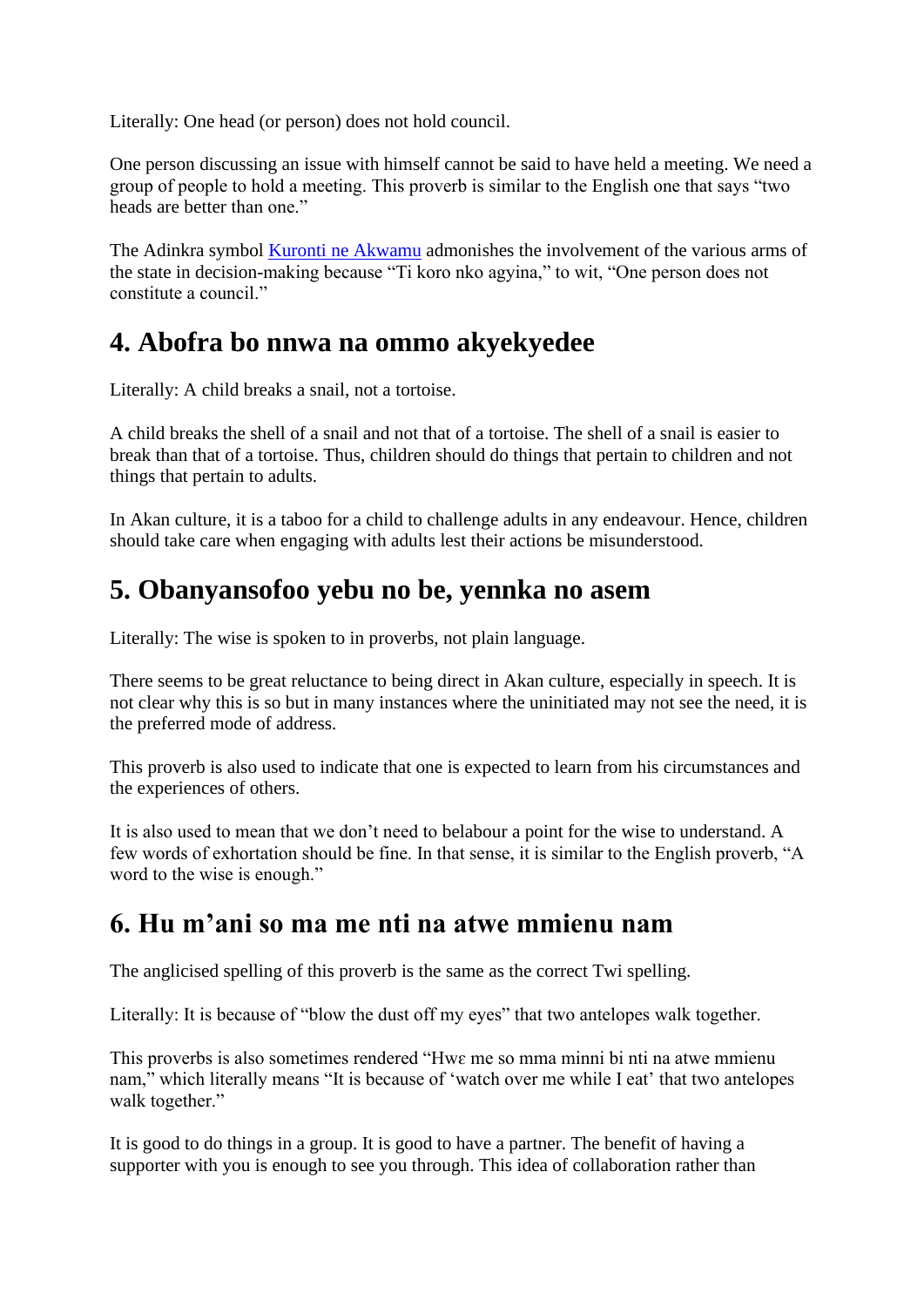competition runs through a number of wise sayings in Twi and it is deeply engraved in the culture, creating a strong disincentive for independence and isolation.

### **7. Aboa bi beka wo a, ne ofiri wo ntoma mu**

Literally: If an animal will bite you, it will be from your cloth.

It is likely that the people who will harm you are those close to you. In fact, it is those who are closest to you who can hurt you the most because they know how best to do it.

This proverb can be used to counsel someone who has been hurt by a close associate, even a relative. In that case, the import of the proverb will be that the one who has been hurt should let things go since, after all, it is those who are close to him who could hurt him.

However, it could also be used to admonish one to be wary of his close associates because they wre the very ones who are likely to hurt him, rather than some supposed enemies.

### **8. Anoma anntu a, obua da**

The anglicised spelling of this proverb is the same as the correct Twi spelling.

Literally: If a bird does not fly, it goes to bed hungry.

You must take action if you want to make a living. It could also be understood as "Nothing ventured, nothing gained" for the bird takes a risk by flying, yet, it needs to do that before it can have any hope of getting food to eat.

Jerry John Rawlings, a former president of Ghana, once created humour by quoting this proverb as "Anoma anntu a, ogyina ho," meaning "If a bird does not fly, it remains standing."

### **9. Obi nnim obrempon ahyease**

Literally: Nobody knows the beginning of a great man.

The beginnings of greatness are unpredictable. Hence, we should not despise small beginnings or condemn people when they are starting and seem to be struggling.

#### **10. Agya bi wu a, agya bi te ase**

The anglicised spelling of this proverb is the same as the correct Twi spelling.

Literally: When one father dies, another father lives.

The raising of children is a communal activity in Akan societies. With such an arrangement, a child could have many fathers, where a father is an older male who takes some responsibility for raising the child. In such a situation, if one's biological father dies or is absent, there are many others to individually or collectively play his role.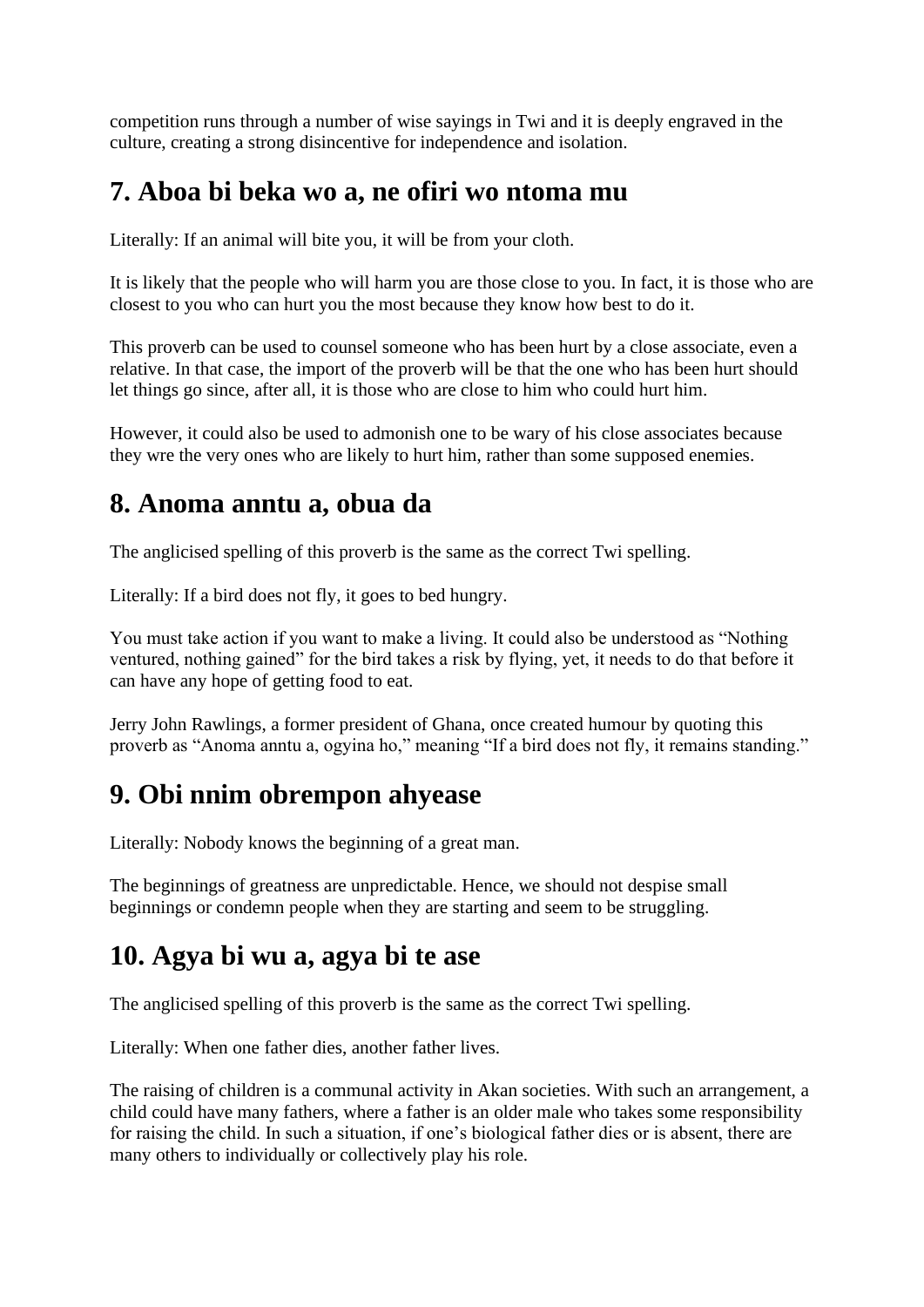The proverb is also used when a substitute is found for something valuable or someone important.

The musician Nana Ampadu has a song in which he sings "Agya bi wu a agya bi te ase yɛde daadaa nwisiaa," to wit, "When one father dies, another lives: that is used to deceive orphans." It is a more cynical interpretation of this proverb which suggests that though there might be a general theoretical expectation for others to step in to father orphans, nobody actually gets around to doing it, leaving the orphans to fend for themselves. The orphan, therefore, sad and unfortunate as his situation might be, should not despair but strive to make it in spite of the odds.

# **11. Animguase mfata Okanni ba**

Literally: Disgrace does not befit the child of an Akan.

It could also be interpreted as "Disgrace does not befit an Akan." Further, it could also be interpreted as "Disgrace does not befit man," where "Okanni ba" is just a substitute for mankind.

Honour is a very important virtue in Akan culture and all must be done to preserve it. Anything that could bring animguase (shame, disgrace) rather than animuonyam (glory, honour) should be avoided like the plague. In fact, there is a proverb, Feree ne animguasee dee fanyinam owuo, that says that it is better to die than to be ashamed and disgraced.

# **12. Obi nkyere akwadaa Nyame**

Literally: Nobody teaches a child God.

God is everywhere and we can know him through his creation which even children can see. Hence, even children don't need anybody to point out that there is a creator (obooadee) who is the Supreme Being.

This is a pervasive Akan world view that is so strongly held that it is the rare Akan who does not believe in God. Saying that even children do not need anybody to tell them that God exists suggests that it is foolish for an adult to claim He doesn't.

# **13. Agoro beso a, efiri anopa**

Twi spelling: Agorɔ bɛsɔ a, efiri anɔpa

Literally: If the festival (or carnival or party) will be entertaining, it starts from the morning.

Just as we can tell how nice a party will be from its very beginning, we can tell how successful a venture will be from its beginning.

### **14. Kwaterekwa se obema wo ntoma a tie ne din**

Literally: If a naked man promises you a cloth, listen to his name.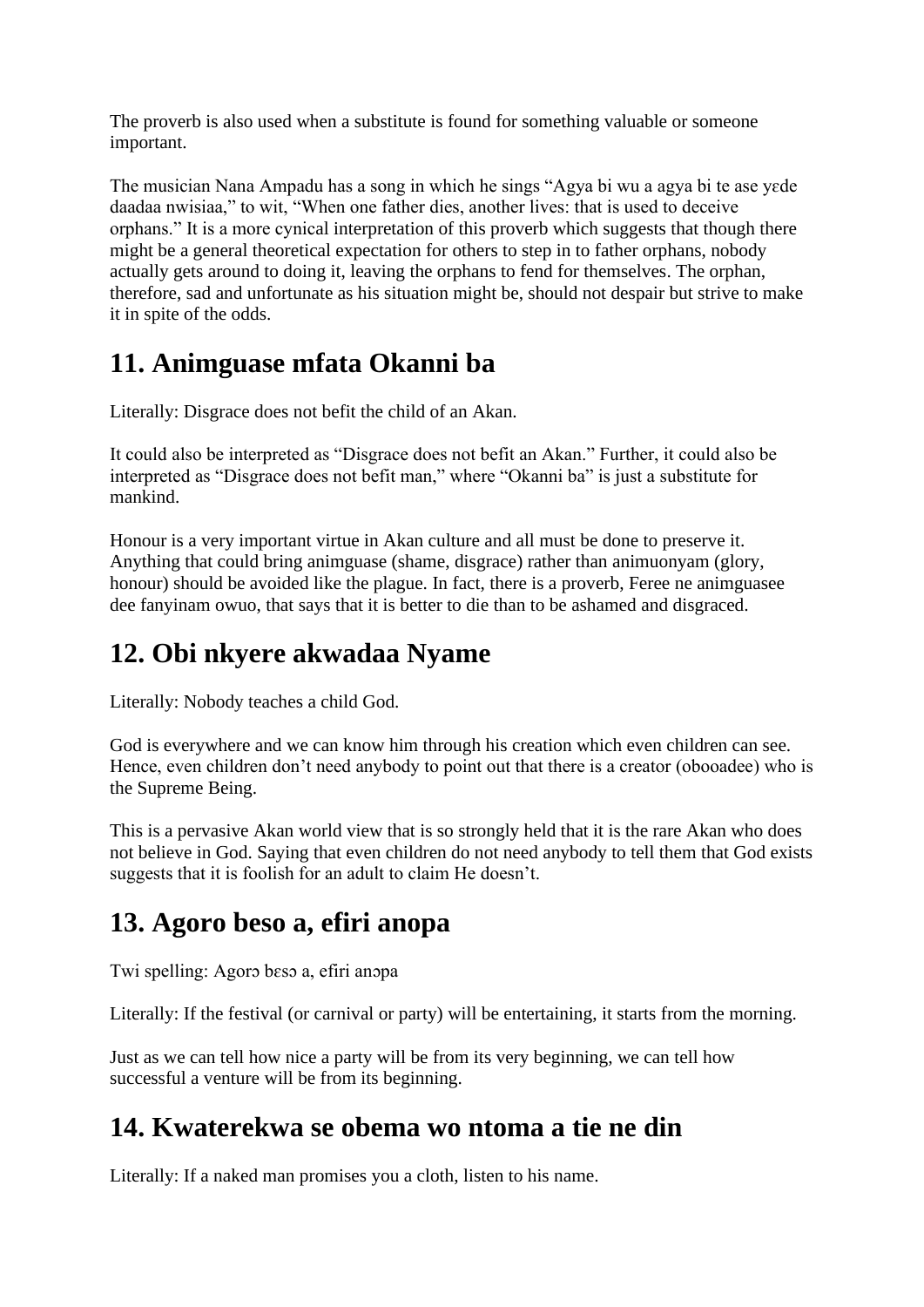A man cannot give what he does not have. If the naked man had any clothes, he would wear them first before giving away his extras.

# **15. Obi akonnodee ne odompo nsono**

Twi spelling: Obi akɔnnɔdeɛ ne odompo nsono

Literally: Someone's delicacy is the intestines of an odompo.

Presumably, the odompo's guts are widely considered undesirable, yet, that is what somebody enjoys eating. So we can't condemn someone for his preference. This is similar to the English proverb "One man's meat is another man's poison" and perhaps "Beauty lies in the eyes of the beholder."

#### **16. Wamma wo yonko anntwa anko a, wonntwa nnuru**

Literally: If you don't let your friend cross and reach (his destination), you will also not cross and reach yours.

You must help your neighbour achieve his goals so you can also achieve yours. This could mean that if you help your friend achieve his goals, he will also help you achieve yours.

I have heard this proverb being quoted as "Se wamma wo yonko anntwo nkron a, wonntwa du," meaning "If you don't let your friend cut (or get) nine, you will not cut (or get) ten. These two sayings sound so similar that you could even be misled about which one is correct. They also express the same idea. The latter is saying that you must help your friend achieve a lesser goal before you can achieve a greater goal.

### **17. Yesoma onyansofoo, enye anamontenten**

Twi spelling: Yɛsoma onyansafoɔ, ɛnyɛ anamɔntenten

Literally: We send a wise person, not one with long legs.

The person with long legs may be able to reach his destination faster, but because there is more to communicating a message than just sending the words, it is better to send a wise person who might be slower.

# **18. Aboa a onni dua no, Nyame na opra ne ho**

Literally: For the animal who does not have a tail, it is God who sweeps his body.

God helps the vulnerable. Even when someone is impoverished, he is not completely dejected because God cares for everybody.

# **19. Biribi annkoka papa a, anka papa annye kyerede**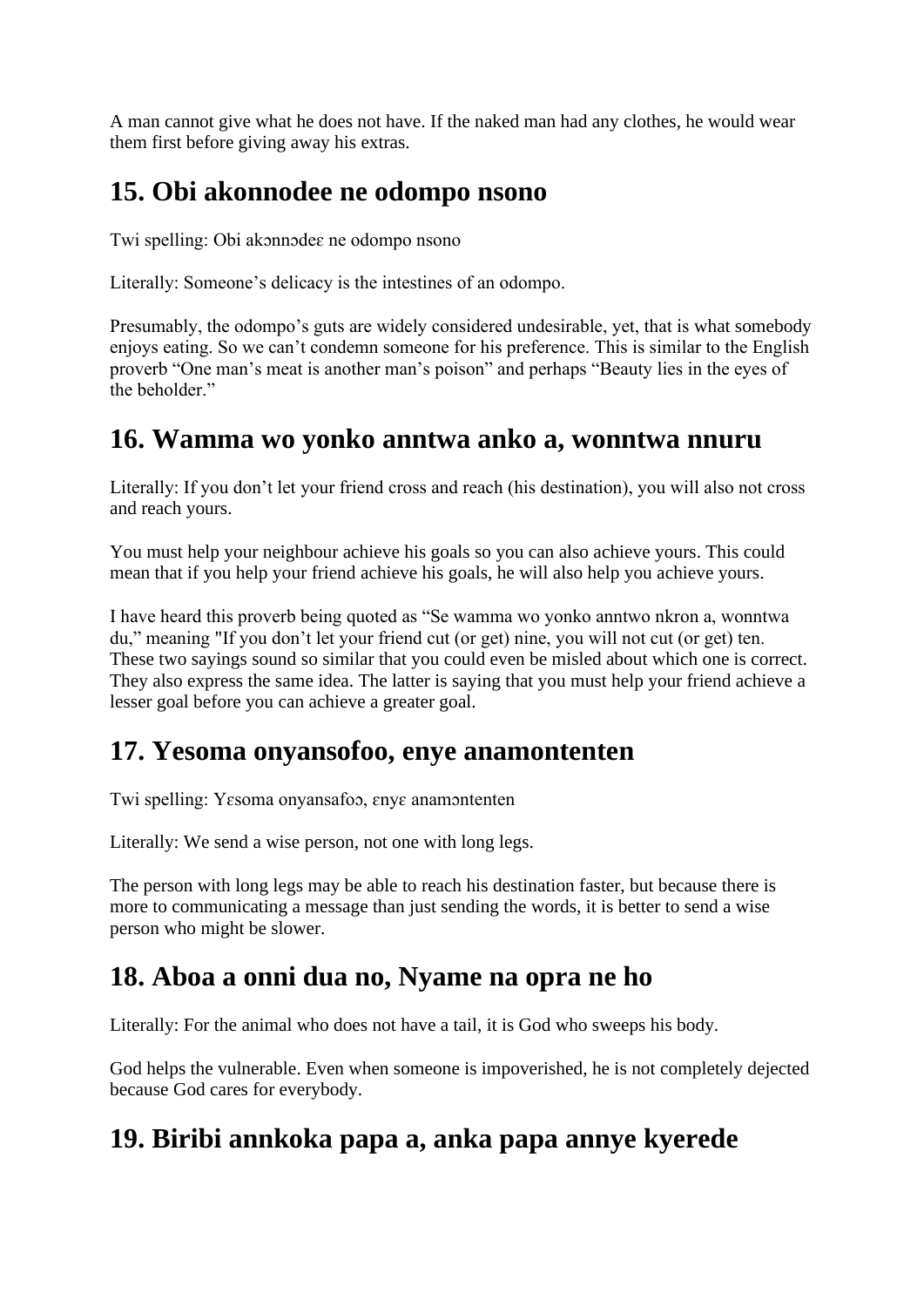Twi spelling: Biribi annkɔka papa a, anka papa annye kyerɛdɛ

Literally: If something had not touched the papa (dried palm frond?) it wouldn't have made a sound.

There is a cause for every effect. You may complain about the dry frond is making noise but it will also complain that you are troubling it. This is similar to "there is no smoke without fire."

### **20. Boofre a eye de na abaa da asee**

Twi spelling: Bɔɔfrɛ a ɛyɛ dɛ na abaa da aseɛ

Literally: It is the pawpaw (papaya) that is sweet that has a stick under it.

The sweet papaya has a stick under it because everybody who reaches it wants to pluck a fruit.

### **21. Praye, se woyi baako a na ebu: wokabomu a emmu**

Twi spelling: Prayɛ, sɛ woyi baako a na ebu; wokabomu a emmu

Literally: When you remove one broomstick it breaks but when you put them together the do not break.

This is similar to the English proverb, "In unity lies strength." This principle is so essential for maintaining a stable society when it is vulnerable to attacks from neighbouring tribes. Perhaps, that is where the understanding that it is important to stick together emanated from.

### **22.Nsateaa nyinaa nnye pe**

Twi spelling: Nsateaa nyinaa nnyɛ pɛ

Literally: All fingers are not the same.

Some fingers are bigger than others. Some fingers are longer than others. In the same way, people are not the same. Some are weak; some are strong. Some are rich; some are poor. Each one is capable of doing things that others cannot do.

The spirit of this proverb is captured in part by the [Adinkra symbol](http://www.adinkrasymbols.org/symbols/mako) *Mako* which is derived from the proverb "Mako nyinaa mpatu mmere."

### **23. Obi nnim a, obi kyere**

Twi spelling: Obi nnim a, obi kyerɛ

Literally: If someone does not know, someone teaches.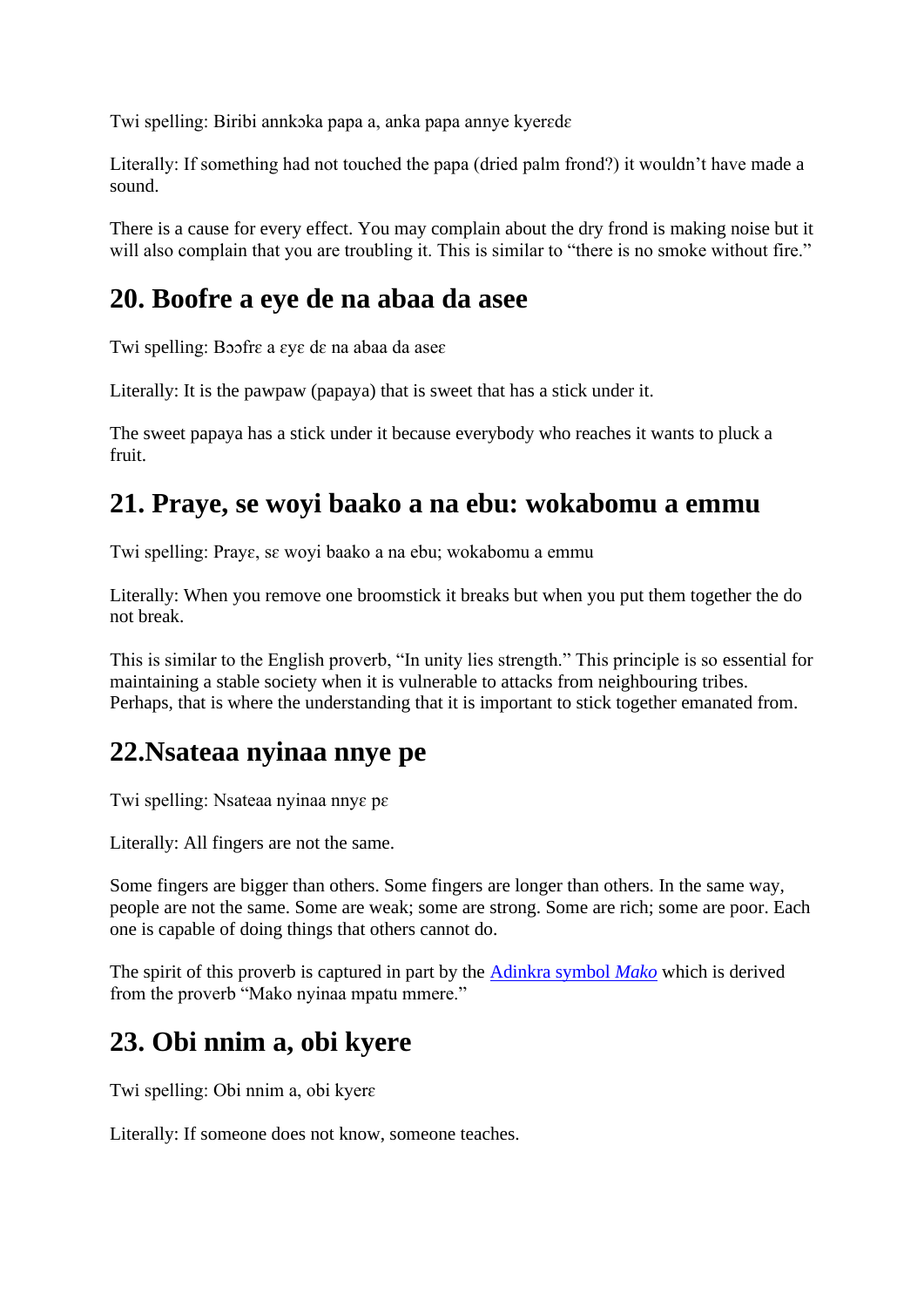There is no shame in not knowing. We should share knowledge to improve one another. Failure to do so results in a backward and ignorant society.

The [Adinkra symbol](http://www.adinkrasymbols.org/symbols/nea-onnim) *Nea Onnim* shares some aspects of the philosophical meaning of this proverb.

# **24. Abofra hunu ne nsa hohoro a one mpanyinfoo didi**

Literally: When a child learns how to wash his hands, he eats with adults.

Children are immature and need to learn a lot before they can be admitted to the table of men. This idea of knowing how to wash your hands is open to wide interpretation. In particular, it can be used to endorse underhanded practices such as bribery. I have heard the phrase "come and wash your hands" being used to mean come and perform the appropriate unsanctioned rites before even what you may be legitimately entitled to can be given to you or done for you.

### **25. Yewo wo to esie so a, wonnkye tenten ye**

Literally: If you are born unto a mound, it does not take you long to grow tall.

Early advantages in life tend to persist. For example, one born into a rich family is more likely to be rich even later in life than one born into a small family.

# **26. Ayonkogoro nti na okoto annya tiri**

Literally: It is because of friend-play that the crab does not have a head.

This proverb is sometimes rendered as "Ayonko dodoo nti na okoto annya tiri," meaning it is because of many friends that the crab did not get (or does not have) a head. This proverb speaks to the disadvantages of having many friends. The belief is that a multitude of friends could lead you astray or distract you from worthy pursuits.

# **27. Wo nsa akyi beye wo de a ente se wo nsa yam**

Literally: If you will find the back of your hand sweet, it is not as sweet at the palm of your hand.

You may enjoy life elsewhere but home is home. The palm of your hand is softer than the back of your hand. Hence, it is better to enjoy it than the back of your hand.

# **28. Etua wo yonko ho a etua dua mu**

Literally: If it is in the body of your neighbour, it is in a tree.

Sometimes we are able to empathize with one another. However, it is more common for people not to genuinely care about others because they do not feel what they feel. This proverb is used when something that happened to one person happens to another person.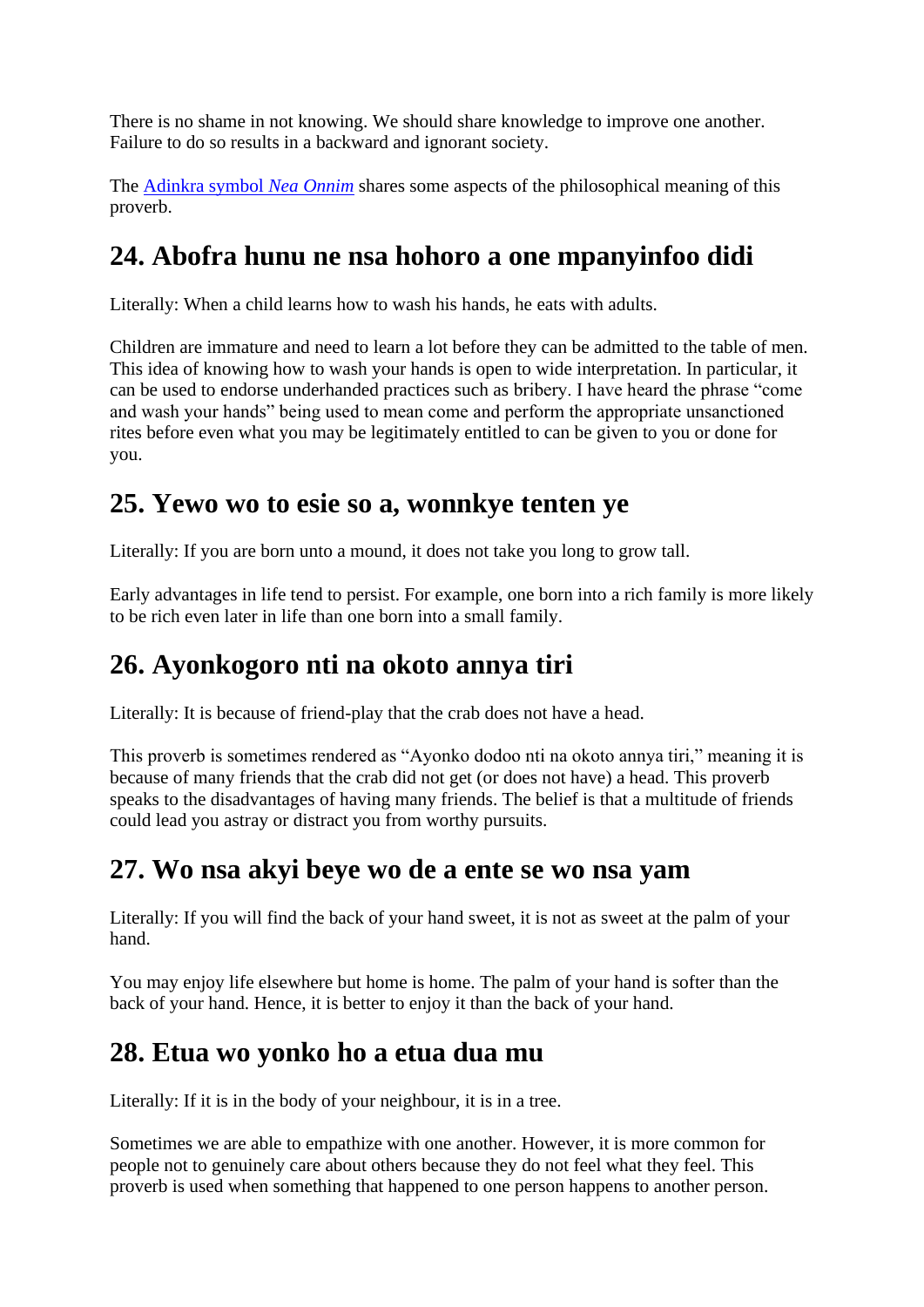When you experience the same thing another person experienced, you have a better appreciation for it and demand the sympathy you were unable to offer to your neighbour when he was in the same situation.

# **29. Obi fom kum a, yenfom nnwa**

Literally: If someone kills by mistake, we do not dissect by mistake.

In Akan culture, it is a taboo to kill or eat some animals. If that is the case for an animal, then after someone kills it by mistake, we should not worsen the mistake by dissecting or eating that animal. In this sense, this proverb is similar to the English proverb, "Two wrongs do not make a right."

### **30. Wohu se wo yonko abodwese rehye a na wasa nsuo asi wo dee ho**

Literally: If you see your neighbour's beard burning, fetch water by yours.

One is supposed to learn from the experiences and circumstances of others.

#### **31. Tootoote tootoote, yerenom nsa na yerefa adwen**

Literally: Little by little, little by little, as we drink we make plans.

We can transact serious business while relaxing (over drinks).

Also, even in a seemingly light moment, we can slowly make progress on other more important issues.

### **32. Dua a enya wo a ebewo w'ani no, yetu asee; yensensene ano**

Literally: One does not sharpen the stick that would like to pierce his eye. Instead, he uproots it.

This speaks to the attitude or practice of getting rid of potential dangers early, rather than encouraging them to grow.

# **33. Obaa to tuo a etwere barima dan mu**

Literally: When a woman buys a gun, it lies in a man's room.

In Akan culture, women usually have a lower status in society than men. Thus, if a woman is married and she acquires property, it is as if she has done it on behalf of her husband.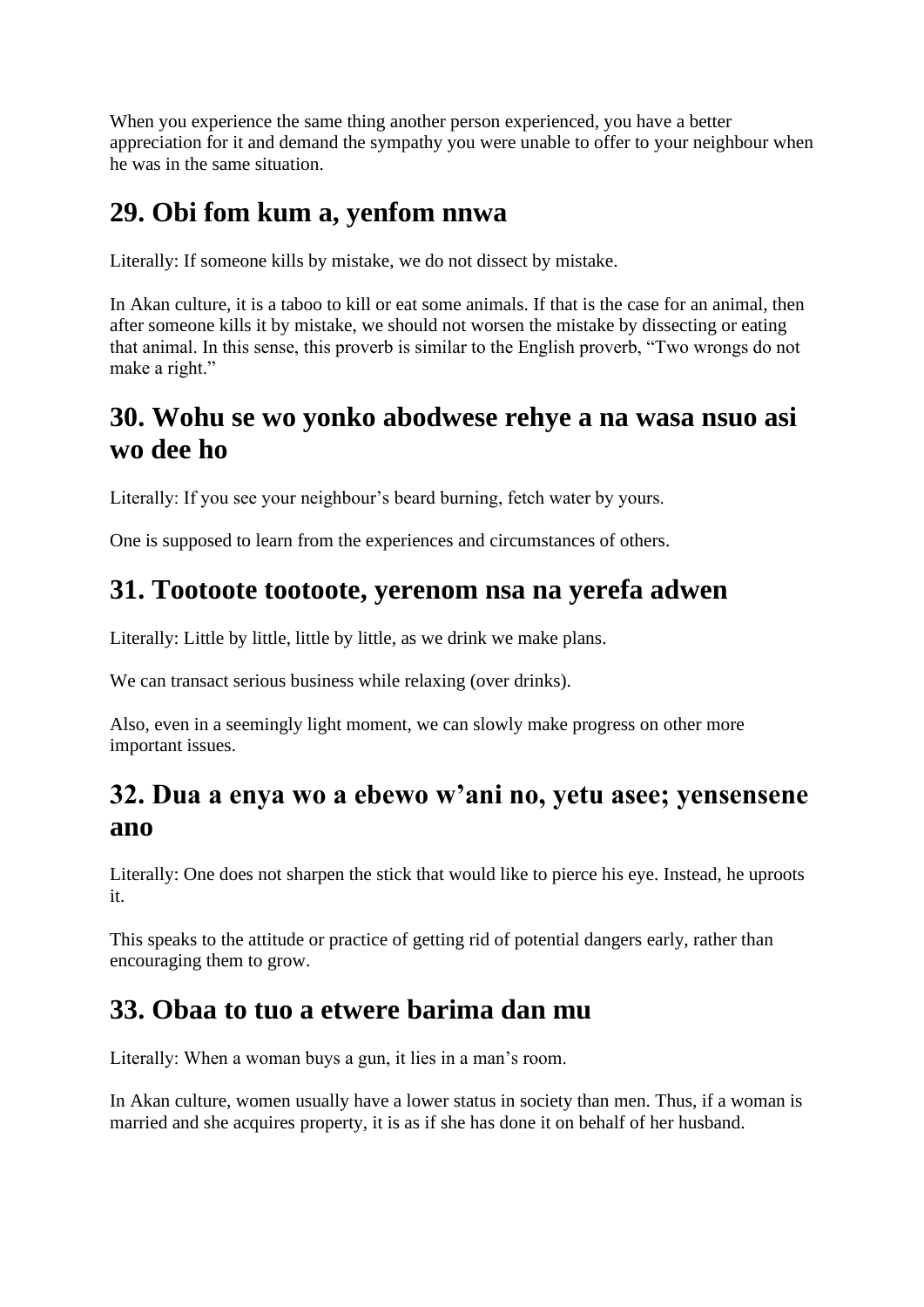Another (less popular) interpretation of this proverb describes the relationship between the owner of a thing and the user or operator of that thing. Even if you are wealthy enough to buy an equipment or gadget, the one who operates it has more say in how it is used because he has the know-how and you don't.

### **34. Baanu so a emmia**

Literally: When two carry, it does not hurt.

The load is lighter when two persons carry it—two are better than one.

# **35. Nyansapo wosane no badwemma**

Literally: Wise knots are loosened by wise men.

This could also be interpreted as "Knots tied by wise men are loosened by wise men." Not anybody can handle any matter. Delicate matters require the attention of wise men to untangle.

This proverb is the motto of Kwame Nkrumah University of Science and Technology in Kumasi, Ghana.

### **36. Ahunu-bi-pen nti na aserewa regyegye ne ba agoro a na wayi n'ani ato nkyen**

Literally: It is because of "I have seen some before" that when the aserewa is entertaining its young it looks away.

Ahunu-bi-pen is the state of having seen something before. It connotes learning by first-hand experience. This proverb says that the aserewa (a small bird) has had a bad experience by looking on while entertaining its young so it has decided not to do that again. It has decided to look away because of that experience.

# **37. Abaa a yede bo Takyi no yede bebo Baa**

Literally: The stick that is used to hit Takyi is also used to hit Baa.

### **38. Yetu wo fo na wanntie a, woko Anteade**

Literally: If you do not heed advice, you go to Anteade (the town for those who don't heed advice)

### **39. Abe bi rebewu a na ɛsɔ**

Literally: It is when some palm trees are about to die that they give good wine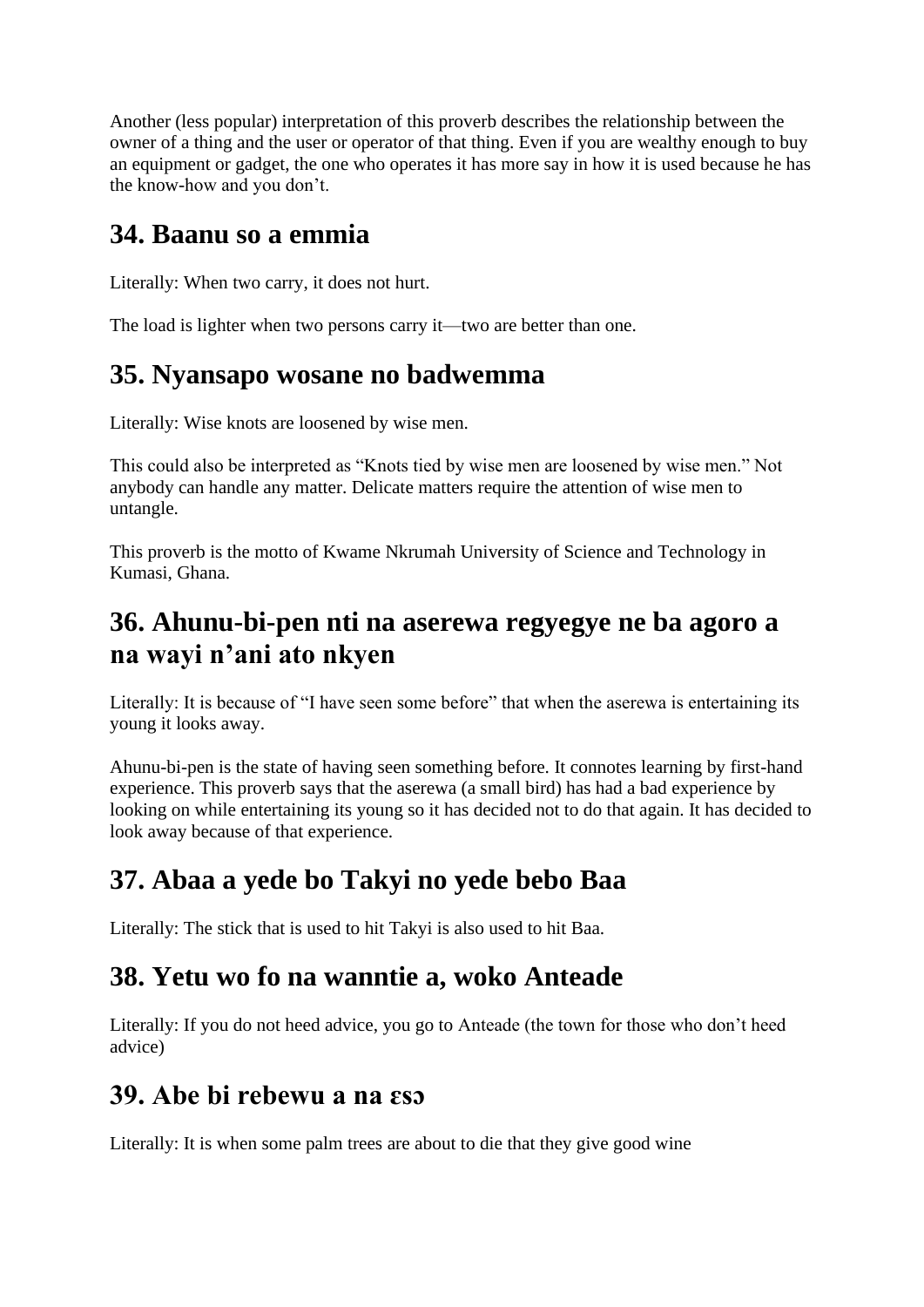### **40. Hwimhwim adee ko srosro**

Literally: What comes easily goes easily.

#### **41. Abofra a omma ne maame nna no, bentoa mpa ne to da**

Literally: For the child who does not let his mother sleep, the enema will never depart from his bottom.

### **42. Nwansena nni hwee koraa oposa ne nsam**

Literally: Even if the housefly does not have anything, it rubs its hands together.

#### **43. Nea owo aka no pen no suro sonsono**

Literally: The one who has been bitten by a snake before is afraid of a worm.

Though the worm is small and harmless compared with the large and harmful snake, the bitter experience one learns from a snake bite is enough to instill such caution that anything that looks like a snake is feared. This proverb is used when one takes extra precaution because of a previous experience and is similar to the Engish proverb "Once bitten, twice shy."

# **44. Funtumfunafu ne dɛnkyɛmfunafu, wɔn afuru bom nanso woredidi a na wɔreko efiri sɛ aduane dɛ yɛte no wɔ menetwitwie mu**

Literally: Funtumfunafu and dɛnkyemfunafu (two conjoined crocodiles) have their stomachs joined together yet when they are eating they fight because the sweetness of the food is felt as it passes through the throat.

This proverb has a [famous Adinkra symbol](http://www.adinkrasymbols.org/symbols/funtumfunafu-denkyemfunafu) associated with it.

# **45. Owuo atwedee, baakofoo mforo**

Twi spelling: Owuo atwedeɛ, baakfoɔ mforo

Literally: Death's ladder: It is not climbed by one person

This proverb expresses the inevitability of death for everyone. The implication is for everyone to be humble and live life so as to be considered worthy in the afterlife.

This proverb has an [Adinkra symbol,](http://www.adinkrasymbols.org/symbols/owuo-atwedee) *Owuo Atwedee*, a black ladder, often with four rungs, associated with it. .

# **46. Efie biara mmaninsɛm wɔ mu**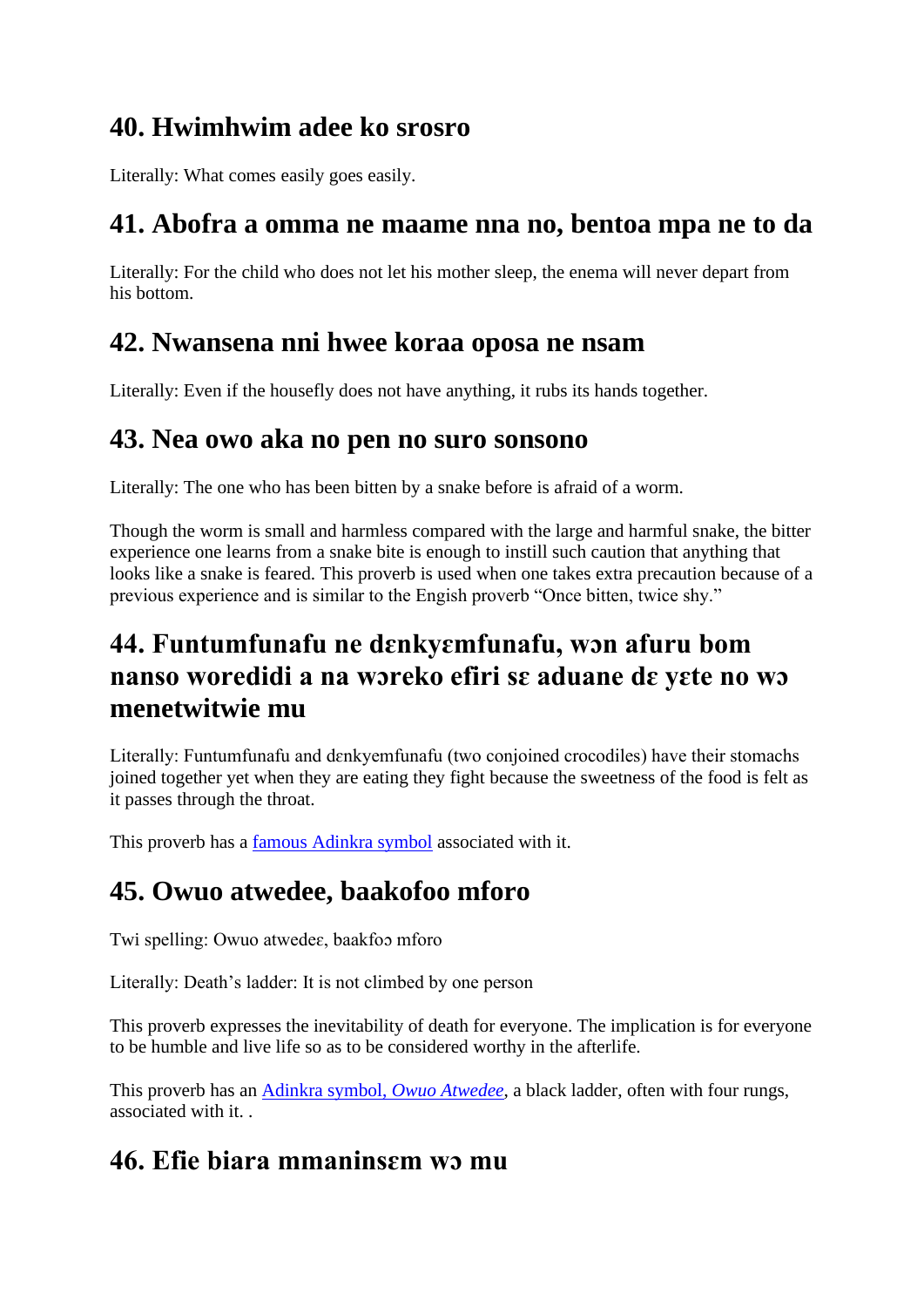Literally: In every house, there are those who cause trouble.

This proverb is often quoted wrongly as "Efie biara Mɛnsa wɔ mu."

### **47. Obi abawuo tuatua obi aso**

Literally: The death of someone's child annoys another

While a bereaved parent may wail loudly to mourn his or her loss, an unconcerned observer who does not feel the loss may dismiss their wailing as mere noise-making.

This proverb captures the spirit of "He who feels it knows it" in that try as one may to sympathize with another's bereavement, he may never truly appreciate the depth of grief of those closest to the tragedy.

This proverb is also used even in situations which don't involve loss or bereavement. When there is a serious issue at stake but it is hard to convince others who might not feel directly threatened or affected by it to take action, a patron may invoke the proverb to express his despair at their indifference, though expected.

### **48. Nsuo a edo wo na eko w'ahina mu**

Literally: It is the water (river) that loves you that enters your pot.

This may refer to water entering into a pot when one uses it to fetch water from a river or stream. Presumably, if the water does not love you it will not enter your pot.

In reference to lovers, this could mean that if someone loves you he would propose to you or that if someone loves you he will come to you or be involved in your affairs.

# **49. Wotena dufokyee so di boofre a wo to fo, w'ano nso fo**

Literally: If you sit on rotten wood to eat pawpaw (papaya), your bottom gets wet and your mouth also gets wet.

The rotten wood is a comfortable place to sit and the pawpaw is a nice fruit to eat. Hence, this proverbs describes two activities that are pleasant to do but it reminds us that they still come at a cost—your bottom gets wet and your mouth also gets wet—so we can't always have all things being rosy.

# **50. Dua kontonkyikuronkyi na ema yehunu odwomfo**

Literally: It is the crooked wood (or stick) that reveals who the true sculptor is.

Any sculptor may be able to work with good wood. But it would take a great sculptor to make something out of crooked and unworkable wood.